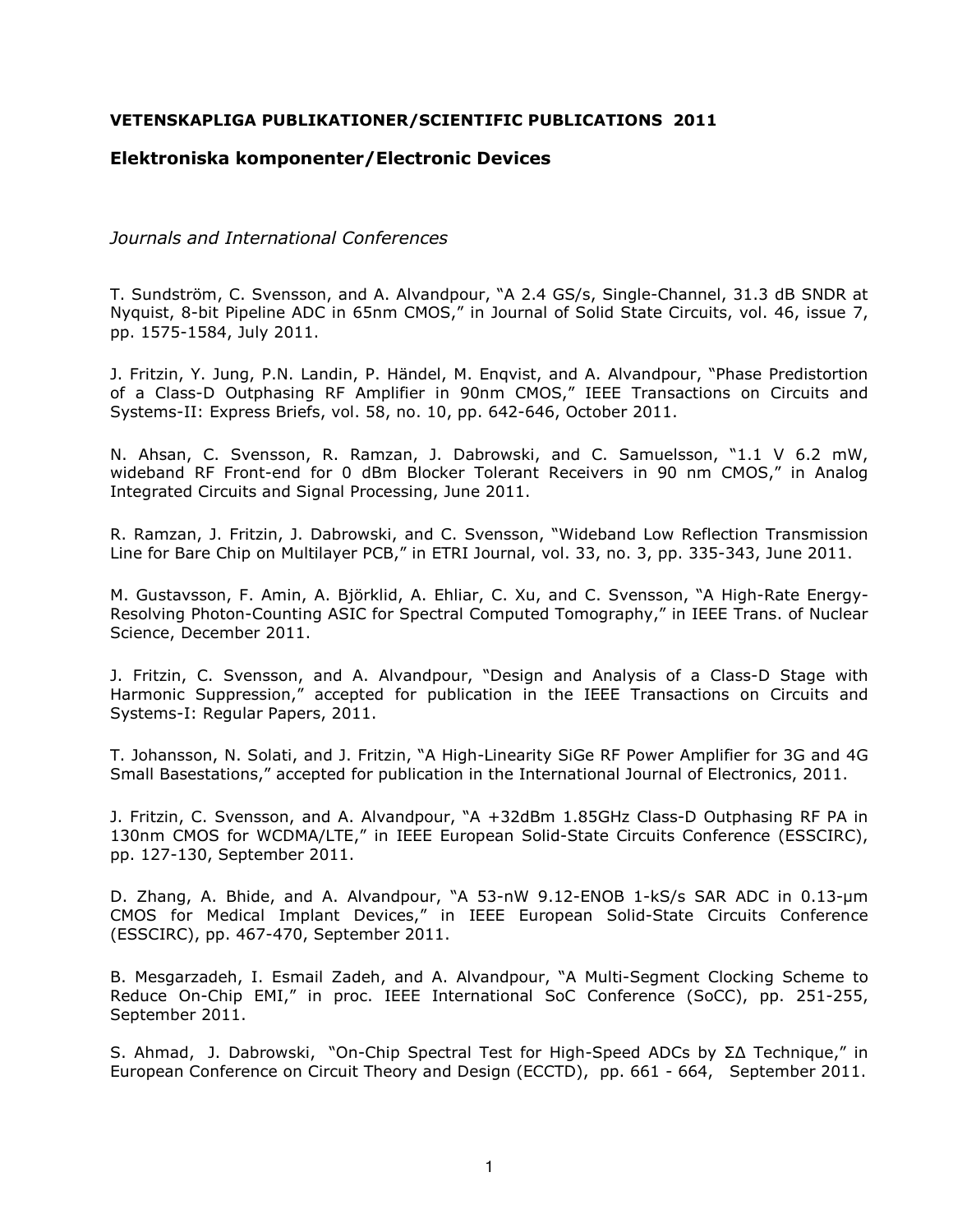Q-T. Duong and J. Dabrowski, "Low Noise Transconductance Amplifier Design for Continuous-Time Delta Sigma Wideband Frontend," in European Conference on Circuit Theory and Design (ECCTD), pp. 825 - 828, 2011.

A. Fazli Yeknami, M. Savadi Osgooei, and A. Alvandpour, "A Programmable-Bandwidth Amplifier for Ultra-Low-Power Switched-Capacitor Application," in IEEE European Conference on Circuit Theory and Design (ECCTD), pp. 761-764, August 2011.

J. Fritzin, C. Svensson, and A. Alvandpour, "A Wideband Fully Integrated +30dBm Class-D Outphasing RF PA in 65nm CMOS," in IEEE International Symposium on Integrated Circuits (ISIC), December 2011.

F. Qazi, Q-T Duong, and J. Dabrowski, "Wideband RF Frontend Design for Flexible Radio Receiver," in International Symposium on Integrated Circuits (ISIC), December 2011.

E. Nilsson and C. Svensson, "Envelope detector sensitivity and blocking characteristics," in European Conference on Circuit Theory and Design (ECCTD), pp. 802-805, August 2011.

C. Xu, M. Danielsson, S. Karlsson, C. Svensson, and H. Bornefalk, "Performance Characterization of a Silicon Strip Detector for Spectral Computed Tomography Utilizing a Laser Testing System," in Proc. SPIE, pp. 79610S-79610S-10, 2011.

D. Zhang, C. Svensson, and A. Alvandpour, "Power Consumption Bounds for SAR ADCs," in IEEE European Conference on Circuit Theory and Design (ECCTD), pp. 556-559, August 2011.

## *National Conferences*

T. Sundström, C. Svensson, and A. Alvandpour, "A Power Efficient 1GS/s Single Channel Pipeline ADC in 65nm CMOS Utilizing Analog Gain Trimming," in Swedish System-on-Chip Conference (SSOCC), Varberg, 2011. (Best Student Paper Award)

Q-T. Duong and J. Dabrowski, "Design of Low Noise Transconductance Amplifier for Current-Mode Wideband RF Frontend," in Swedish System-on-Chip Conference (SSOCC), Varberg, 2011.

J. Fritzin, C. Svensson, and A. Alvandpour, "A Fully Integrated High Power CMOS Power Amplifier," in Swedish System-on-Chip Conference (SSoCC), Varberg, 2011.

E. Nilsson and C. Svensson, "Envelope Detector for Wake-Up Radio," in Swedish System-on-Chip Conference (SSOCC), Varberg, 2011.

F. Qazi and J. Dabrowski, "Design Study on Current-Mode Mixer for Wideband RF Receiver," in Swedish System-on-Chip Conference (SSOCC), Varberg, 2011.

C. Svensson, "A 10Gb/s Radio Link Prototype," invited paper, in Radio Frequency Measurement Technology Conference (RFMTC), Gävle, 2011.